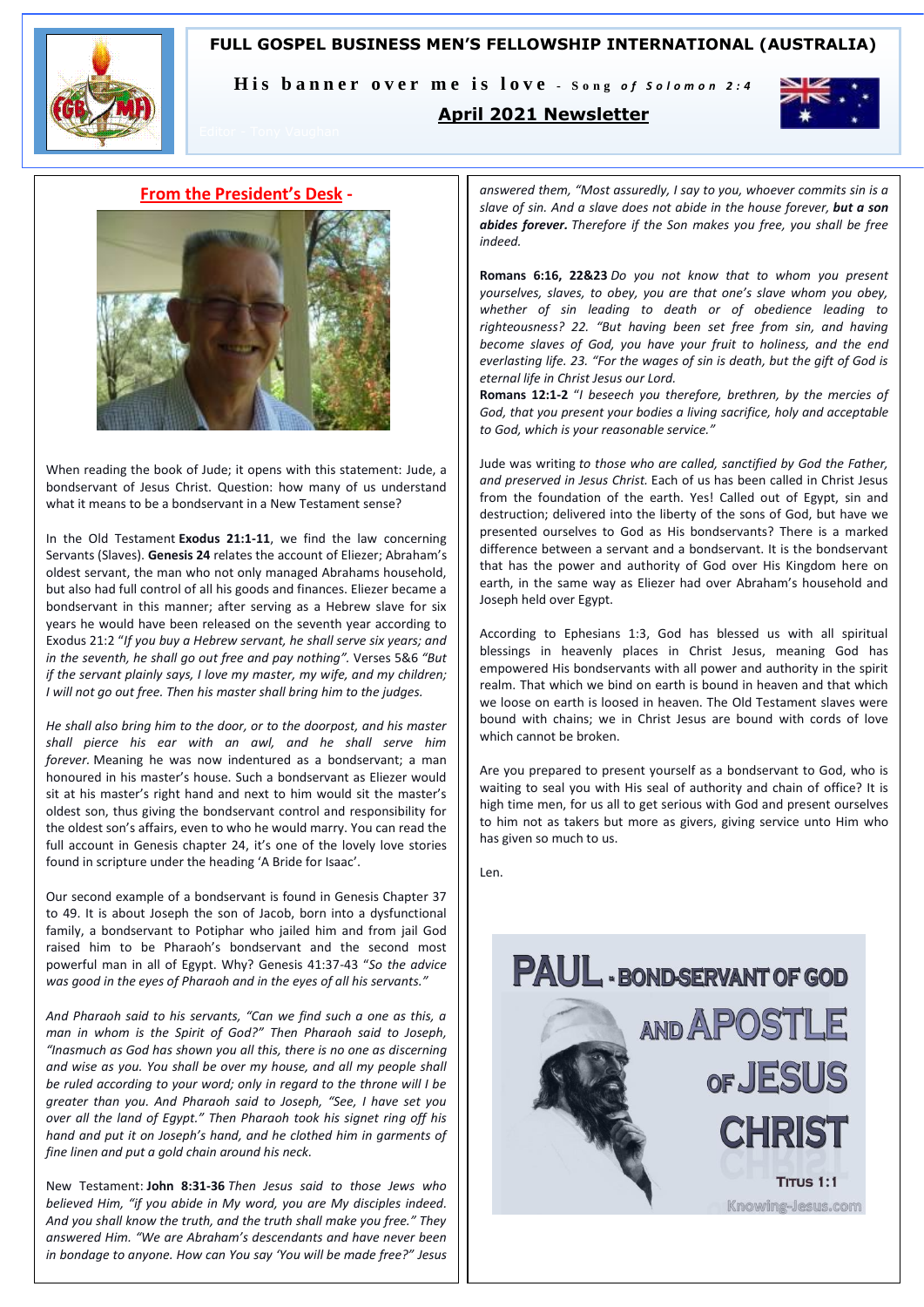

# **Written by Bob & Debby Gass Moving on, despite betrayal**

# **'My best friend...has turned against me.' Psalm 41:9 NLT**

Not only must we leave room for unexpected disappointments and unknown variables in life, we must realise that inevitably we'll be betrayed and hurt by other people. Perhaps they deceived us into believing they were trustworthy, or they began sincerely and became infected with the viruses of jealousy and greed. In either case, you'll face betrayal at some point along the way.

Even the psalmist David wrote: 'My best friend, the one I trusted completely, the one who shared my food, has turned against me' (Psalm 41:9 NLT). And included in the list of adversities Paul suffered in his ministry, are 'false brethren' (2 Corinthians 11:26 NKJV). Yes, as one author writes, 'If you live long enough, you will discover how fickle and selfish the human heart can be.' And it's often the people we love most and trust implicitly who have the greatest power to betray us.

So, what can we do? We must deal with the hurt and anger, without allowing either one to blind us to the long-range consequences of bitterness. And don't be deterred from your life's goals or other relationships when it happens. Like a child who has learned to walk and gets tripped up by a bully, get back on your feet and continue your journey. You'll be a little sore and a bit bruised at first, but the scabs will heal, and you'll be stronger for having survived the fall. After lamenting about his friend who betrayed him, David said to God, 'I know you are pleased with me, for you have not let my enemies triumph over me. You have preserved my life' (Psalm 41:11-12 NLT). That's the winning attitude!

# **Testimony from Greg Biddell**



It is so fantastic that the Lord is no respecter of persons and that it is His desire to use every one of us in the work of the Kingdom. Jesus made a promise to His disciples and declared in John 14:12. "Most assuredly, I say to you, he who believes in Me, the works that I do, he shall do also; and greater works than these he will do, because I go to My Father.

I have a friend whose name is Matt and Matt is a guy who gave his heart to the Lord while working on his bulldozer. He joined a church and was filled with the Holy Spirit not long after. The Gifts of the Holy Spirit are a wonderful addition to a Christian's life; and it doesn't matter whether you are a ditch digger or a cosmonaut, God wants to use you. Matt read the Bible and found out from God that he had been given a supernatural ability in the Spirit do things just like Jesus and the disciples. One evening, he attended a small prayer meeting with two other Christians and while in prayer, he experienced a most unusual, spiritual happening.

Matt was supernaturally transported by the power of the Holy Ghost from his chair in Australia and found himself hovering over the roof of a missionary friend's home on the Island of Borneo. I have concluded, even though the Lord is a good God, He is not into promoting actions like this for pleasure flights, but He does things with a purpose and to bless His kids on Earth.

In this case, Matt saw the missionary asleep in bed and the Lord instructed Matt to tell the man to wake-up and read a passage of Scripture from the Book of Isaiah. Immediately, this gentleman woke-up, turned on the light, opened his Bible and read from it.

Immediately, Matt opened his eyes and found himself back in the prayer meeting. Within a few days, he wrote to the missionary and told him the story, he even described the house. A little while later, he received a letter from Borneo and the missionary said that Matt's description of his house was exact, but the man of God had some other exciting news.

He said, "I remember waking up and I recall reading a Scripture from Isaiah. We felt this verse was a warning from the Lord and for our protection." This missionary couple were to venture to a remote village the following day to preach the Gospel. However, they stayed where they were and within hours, a news broadcast reported devastating headlines. The village people where they were going were murdered by militia rebels.

It wasn't long after that Matt and a team went to Borneo to share the Gospel and while there, he visited a girl's college. One afternoon, he noticed a student sitting with her friends and she was wearing her hair totally over one-side of her face.

Not long after, he asked why she hid her face with her hair, and she replied. "Some years ago, I had an accident and lost my eye and the doctors replaced it with a glass eye. She informed Matt, as the eye socket was always irritated and wept, she covered it with her hair.

On the last night of his stay in Borneo, the Christian congregation ask Matt to conduct a service and at its conclusion, he prayed for many people including the young lady with the glass eye. When he laid hands on her, she was overwhelmed by the power of the Holy Spirit and instantly fell forward and remained there praising the Lord.

The next day, Matt and his team returned to Australia and a little while later, he received a letter from the blind girl saying, "On the evening you prayed for me and I fell forward, I received a miracle from Jesus. As I stood to my feet, I reached out and found that my glass eye had been dislodged on the ground. I picked it and went straight to the bathroom to wash it before I attempted to insert it back into my empty eye socket.

I found this difficult to do, as that night I received a brand-new eye from Jesus that worked, exactly the same as my other eye."

**Mark 16:18 "**They will lay hands on the sick, and they will recover."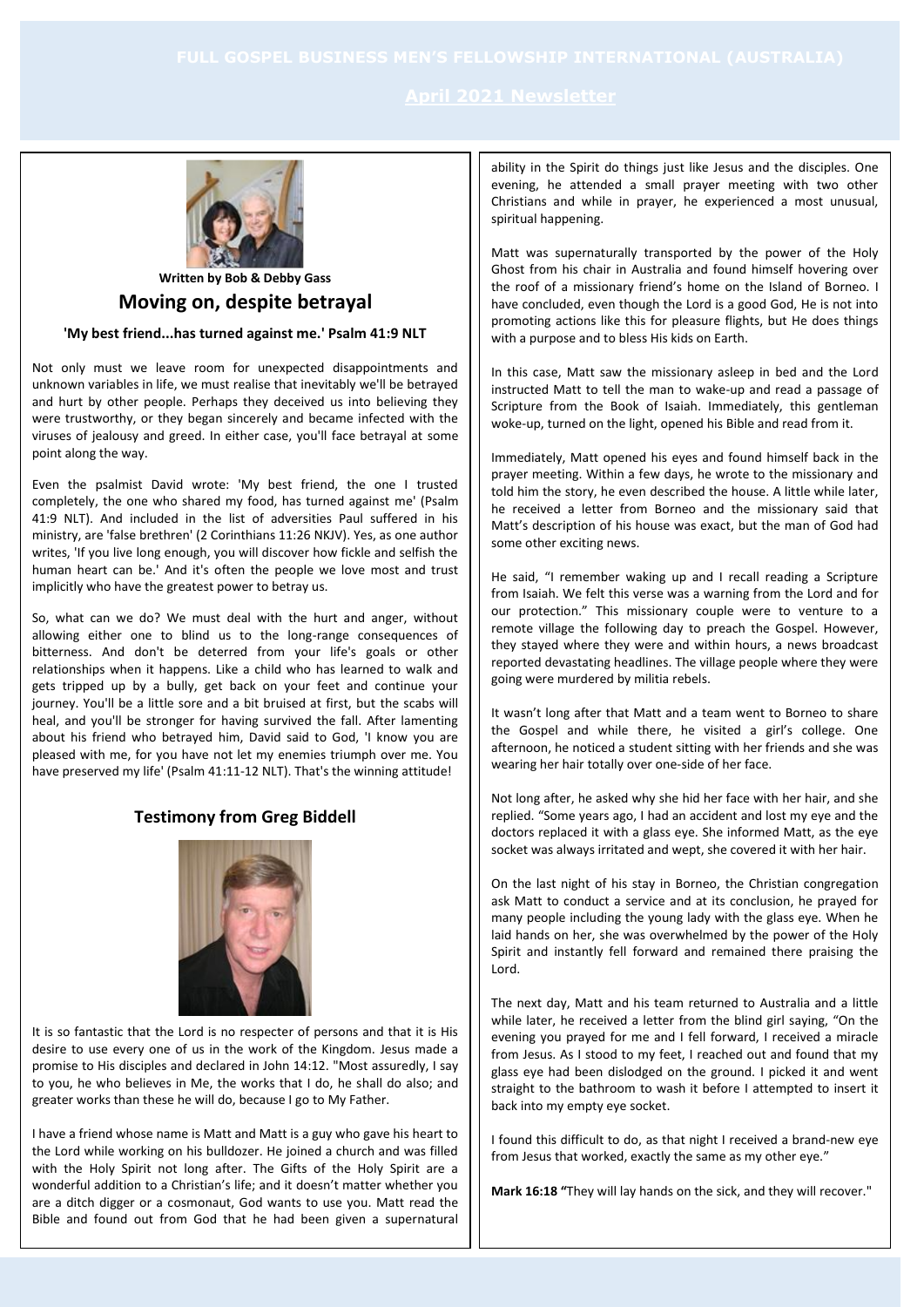### **THE PAST, PRESENT AND FUTURE TIMES OF FGBMFI**

It has been a rare and unique privilege to be part of the FGBMFI School of the Vision this past year. The Holy Spirit has revealed to us the relationship of Jesus as Lord with Demos and Rose Shakarian and how they were given insight into what God's plans are for the season in which we live today. My wife Charlotte and her parents lived in Southern California before we were married and attended church at Melodyland Christian Center, where the Shakarian family attended church also. Charlotte also attended the same college that Richard, Steve and Vangie attended in the late 1960's. Those were the days of the beginning of the Charismatic Renewal. Charlotte remembers sitting behind the Shakarian's in church and hearing all the testimonies of how the Holy Spirit was bringing alive the Jesus of the Bible. Testimony after testimony of priests, nuns and laymen of the Catholic, Methodist, Lutheran, and Presbyterian men and women would come there and share their stories of how Jesus appeared to them and changed the religious Jesus into a living, breathing, real relationship with Him.

This was the work of the Holy Spirit at that time. Jesus became real – not just a Bible story. And the reality of Jesus the person, in their lives, joined them together as ONE! The Holy Spirit is doing the same today. We can read about it in the 'Happiest People on Earth' book. He is breaking down barriers and joining people. It is God! In the School of the Vision, we continually receive reports of members who were once doing nothing that are now commanding disease to leave bodies in Jesus' name. They are commanding demons to leave bodies in Jesus' name. They are prophesying hope to the hopeless and salvation to the lost. They are awakening to Jesus the Lord and King who can now use them by the Holy Spirit in this day! Our Fellowship is always evolving also. Before the revival of the 1970's, FGBMFI was made up of Pentecostal men.

But with the outpouring of the Holy Spirit making Jesus alive to the members, our meetings began to fill up with Charismatics of all denominations, even Armenians! The heartbeat of that season and today is that the Holy Spirit is making Jesus alive and personal to every member! This phenomenon was occurring around the world. Europe, Australia, Canada, South Africa – the Holy Spirit was transforming 2000 years of church history into the reality of today! This is what the Holy Spirit is doing today in the 2020's. The reality of Christ in men and women is changing everything. Jesus in believers is the One who is healing the sick, setting captives free, making miracles in families today! The Ultimate Dimension is becoming the normal relationship between born-again Christians and Jesus. Allow me to share just one revelation about the Vision that Demos saw in 1952. Who were the men that were dead though alive in Demos' 1st trip around the earth? Who were the men with the frozen stares, separated though standing shoulder to shoulder by the millions? They were the body of Christ! Jesus was showing Demos the condition of the body of Christ in that day. They were unresponsive. Jesus could not use them. And then the Holy Spirit took Demos around the world again, but now it was different! The men's arms were lifted, praising God, worshipping in the gift of tongues. The sound of the tongues was so strong, Demos said it sounded like a giant generator in the earth! But in the 1980's World Convention in Detroit, Demos told the International Directors something that was never written in the Happiest People on Earth: Jesus let him come down and walk among the men.

Demos told us that it was while he was flying over Africa. He was allowed to walk among the men. There was about one meter between them; every one of them worshipping in a unique language of the Spirit. It was at that moment, that Demos looked up into the sky. What He saw stunned him! There was a tsunami wave of fire that was about to fall on all the men. When it fell, all the men around Demos were transformed! They dropped their arms, made a half turn to the right and took one step forward. It was like what happened on the day of Pentecost 2000 years ago! Demos said that all the vision was symbolic, and the step forward was that the body of Christ was now responsive to Jesus, ready to GO forth and DO what Jesus was commanding them to do by the Holy Spirit. Mr. President: Demos was being shown what is happening in our day: The Holy Spirit is transforming every member of the body of Christ, men, and women, into obedient, anointed, powerful carriers of Jesus the Lord and King into their world today! Jesus is doing today what He did in Israel long ago. FGBMFI has the mission to awaken the people of the church congregations, the men and women sitting in the churches, to work together with Jesus by the Holy Spirit to show that Jesus is alive today!

Demos told us to stay in our churches. There, we can let Jesus minister the miracles and healings and prophesy to other members just like we do in our chapters. That is how our members awaken their churches; by taking Jesus to church with them! The resurrected Jesus is alive today! Right where they live. The miracles of the Bible are being seen today. Jesus is being recognized as Lord today. He is governing by the Holy Spirit, from the individual man and woman to the entire body of Christ around the world. This is what was prophesied to Tommy Hicks in God's dream.

And the work of FGBMFI in this day to spelled out in Ephesians 4:1-6. I, (St Paul) the prisoner the Lord, beg you to walk worthy of the calling with which you were called, with all lowliness and gentleness, with longsuffering, bearing with one another in love, endeavouring to keep the unity of the Spirit in the bond of peace. There is one body and one Spirit, just as you were called in one hope of your calling; one Lord, one faith, one baptism; one God and Father of all, who is above all, and through FINANCES are being restored to FGBMFI. This is the season when FGBMFI is being restored. Nations are coming back so Jesus can use them! FGBMFI is called to HELP our members become the powerful people whom Jesus can use in their lifetime for his End-time plan. Jesus will bring us the men and women of His choice for us to train and equip for the work of His ministrythen He will deploy them by the Holy Spirit under His leadership. The sleeping giant is awakening to Jesus the Lord! John & Charlotte Carrette - FGBMFI School of the Vision

## **EVENTS – See webpage for details**